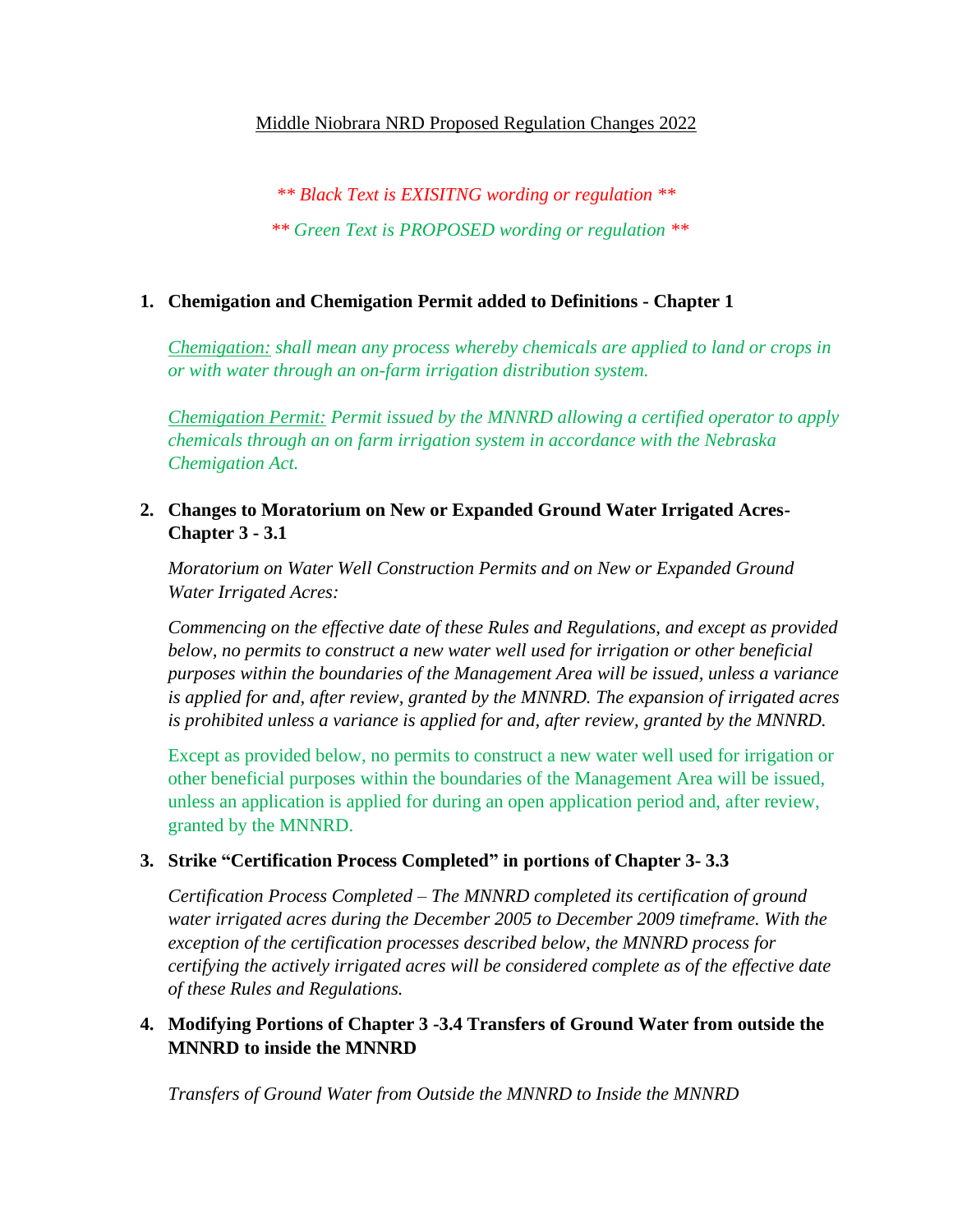*MNNRD approval from both affected Natural Resources Districts is required before ground water is transferred from a water well located outside the MNNRD for use within the MNNRD, unless such transfer began before February 24, 2006, or the water is used solely for domestic or range livestock purposes.*

Transfers of certified irrigated acres will not be allowed into, or out of, MNNRD boundaries.

# **5. Changes to Controls in the Groundwater Quality Management Area Rule E and F Chapter 3 – 3.7 Rule E - F - G – H**

Any person who applied any type of fertilizer, commercial or organic, on a total of more than five (5) acres of land in Management Zones 3 and 4 is required to submit a report to the District no later than April 15th of the following year after application.

All persons owning or leasing certified irrigated acres in management zone 3 and 4 must provide the District on or before April 15th a fertilizer and irrigation water application report for all parcels of land in Management Zone 3.

#### **6. Strike portions of Chapter 3 - 3.7**

*Utilizing data generated from soil and water analysis, fertilizer application rates will be calculated in accordance to the most current University of Nebraska recommendations. Fertilizer must be applied at rates no greater than those recommendations.*

# **7. Addition of Statement of Intent to Groundwater Controls – Groundwater Controls for Water Quantity – 3.8**

Water quantity is being closely monitored by the District. Should water quantity be threatened, the District is prepared to undertake additional regulatory action, as authorized by state law, to protect and preserve groundwater for the benefit of all our residents.

### **8. Addition of Regulations regarding New Certified Irrigated Acre Development - Chapter 4**

### *4.1. Purpose and Authority:*

*The purpose of these rules and regulations are in accordance with Nebraska Ground Water Management and Protection Act, Neb. Rev. Stat. 46-701 et seq: Limit the number of new permits so that total new ground water irrigated acres does not exceed 3,000 acres per year. This does not require the Board of Directors to approve any acres.*

*Maintain the status of not fully appropriated based on the most recent basin determination under Neb. Rev. Stat. § 46-713.*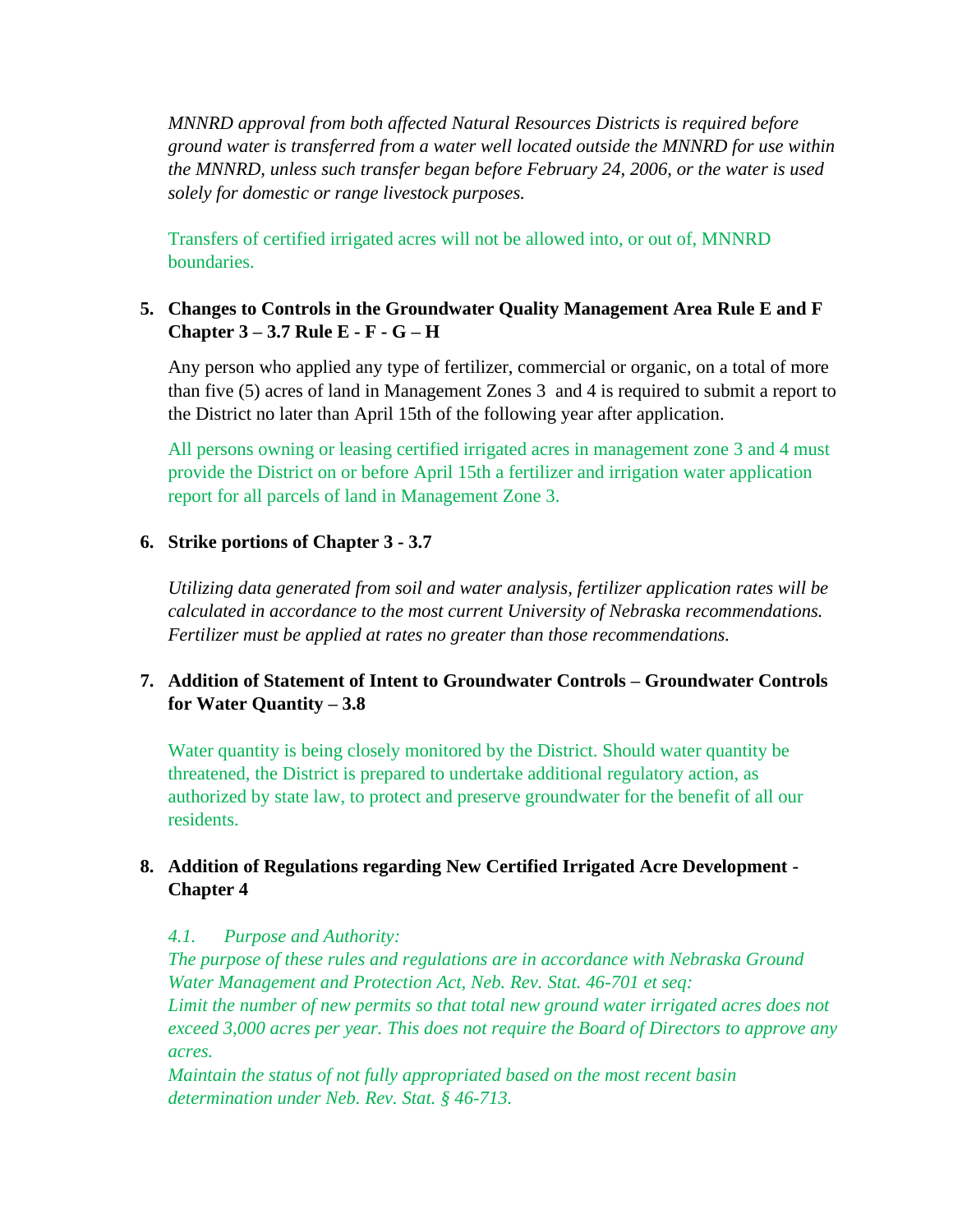*The Middle Niobrara NRD and its Board of Directors goal and responsibility is to maintain and enhance our water resources while continuing to allow for agriculture and economic development opportunities for its constituents.*

*4.2. New Development/Certification of New Certified Irrigated Acres:* 

*The Board, at its discretion, may certify no more than 3,000 acres per year for new irrigation. If the total number of new certified irrigated acres is less than 3,000, the difference between 3,000 acres and the amount of new certified irrigated acres may not be carried forward for development quotas in future years. Applications that are not approved will not be rolled over to following years. Landowners who have had applications denied but continue to desire new certified irrigated acres, must submit a new application and fee every year.* 

*4.3 Well Permits:* 

*If an application for the development of new certified irrigated acres requires the installation of a new groundwater well, the respective well permit application will not be deemed complete until authorization is granted by the Middle Niobrara NRD for the development of those new certified irrigated acres.* 

*4.4 Ownership:* 

*Applicants must be the owner or the owner's representative as evidence by a Power of Attorney or appropriate corporate authorization in the property for which they are making application for certification to irrigate.* 

*4.5 Compliance:* 

*Applicants must be in compliance with all other Middle Niobrara NRD regulations before they can apply. Any Applicant who is not in full compliance with District rules is not eligible to apply for a well permit or expanded water uses.*

*4.6 Applications For New Certified Irrigated Acres:* 

*The process for requests to develop new groundwater irrigated acres shall be as follows: The application period shall be from 8:00 AM CST on the 1st regular business day of August to 5:00 PM CST the last regular business day in August. Applications will not be accepted before 8:00 AM on the first day of August and must be received at the District's Valentine Office no later than 5:00 PM CST on the last Friday in August.* 

*Applications will be accepted in person and by mail at the Valentine District office. Applications sent by mail must be received in the office by the 5:00 deadline on the last Friday in August. Applications sent by email will not be accepted.* 

*The application shall be made on forms provided by the district.*

*The application shall include the most recent aerial photo delineating the new acres being applied for and the location of the new or existing well to be used.*

*The application shall be accompanied with a non-refundable fee of \$1,000 The application shall be signed by the current landowner, or person holding* 

*Power of Attorney, or documentation demonstrating appropriate corporate capacity. The application is non-transferable and non-renewable.*

*The application does not include the permit fee to construct a water well in the MNNRD (\$50).*

*The application may be declined if it is incomplete.*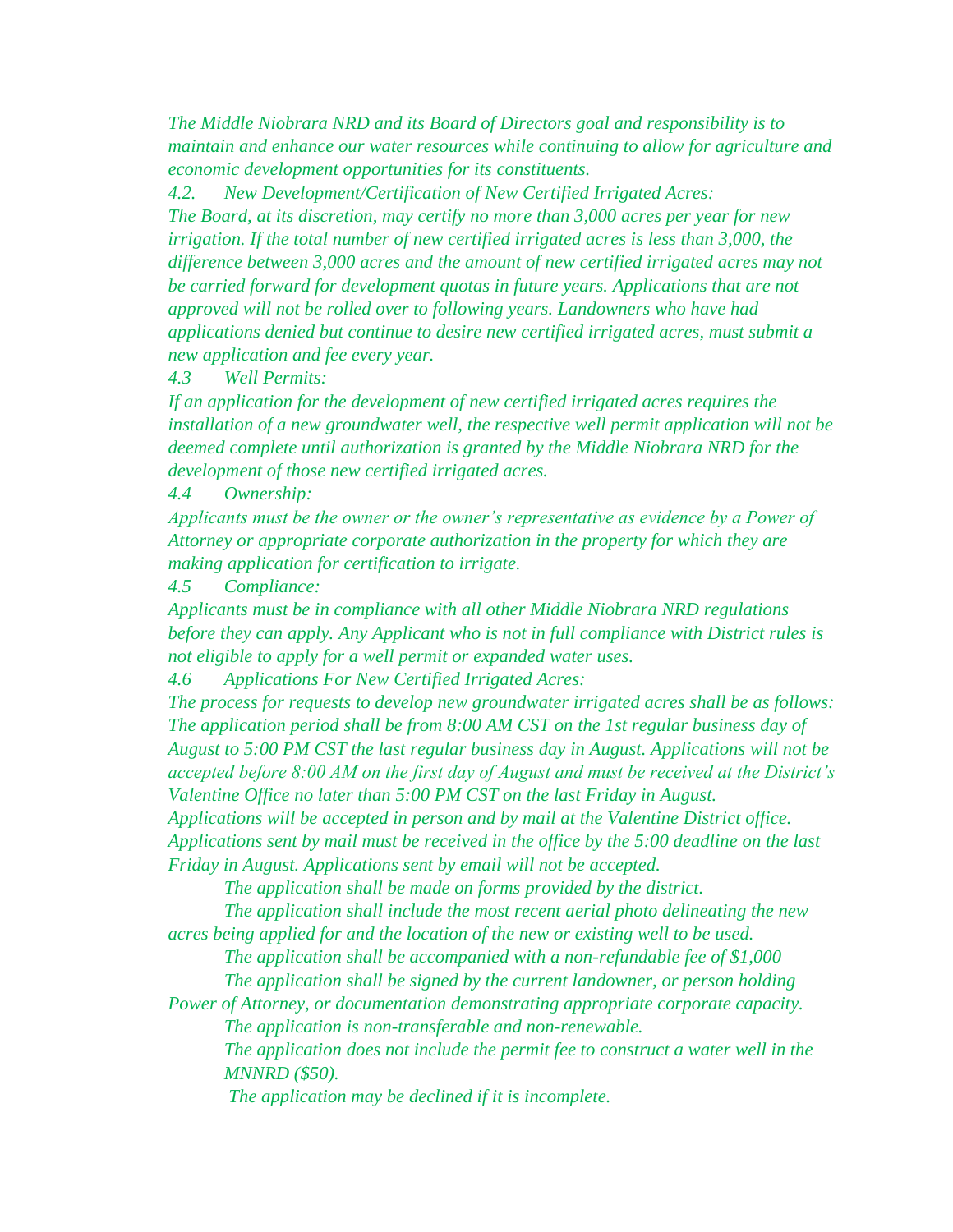*Applicants will be notified of the status of their application within 10 business days after the October MNNRD Board meeting following the application period for each year.* 

*4.7 Ranking Criteria:* 

*The applications shall be ranked based on criteria set by the Middle Niobrara NRD. Ranking criteria will be used as a guide and there may be other factors considered by the Board of Directors. Items to be considered include, but are not limited to:*

*Steam Depletion Factors Conservation trees planted Static water level history/restricted areas. No new irrigated acres will be allowed in areas deemed by the MNNRD as having declining static water levels Removal of trees/shrubs Irrigation Plan Soil Classification Conservation Practices Parcel Slope Averages*

*Points will be awarded based on the above criteria as set forth in the attached ranking sheet identified as appendix A. Applicants must score at least 50% of the total points available, or 127.5 points on the ranking sheet, to be considered for approval. Any applications that have parcel slope averages of 10-15% must have an approved highly erodible plan on file with the NRCS or be able to obtain one prior to acre certification. There will be no applications approved in sections with higher than 89.99% stream depletion.* 

*A tree planting contract must be signed at the time of the application if the landowner will be collecting points for tree planting or windbreak establishment.*

*Trees must be maintained for a period of 10 years with a 70% survival rate or greater, for each year during the 10-year period. Planted trees will be subject to survival assessments by MNNRD staff consistent with current NWSCP requirements on survivability.* 

*No NSWCP cost share will be provided for planting conservation trees as part of the application process.*

*4.8 Tie Breaker Criteria:*

*If there are applications for the development of new irrigated acres and/or uses that have the same score under the ranking system, preference will be given to the application with the lowest stream depletion factor. If a tie still exists, then preference will be given to the application with the earliest application date.*

*4.9 Restricted Areas:*

*There will be no more than two applications approved in each section, per application period.*

*No new irrigated acres will be allowed in areas deemed by the MNNRD as having declining static water levels.* 

*4.10 Number of Applications:* 

*Landowners may submit 1 application per year. No single application may exceed a total acreage of one-hundred fifty (150).*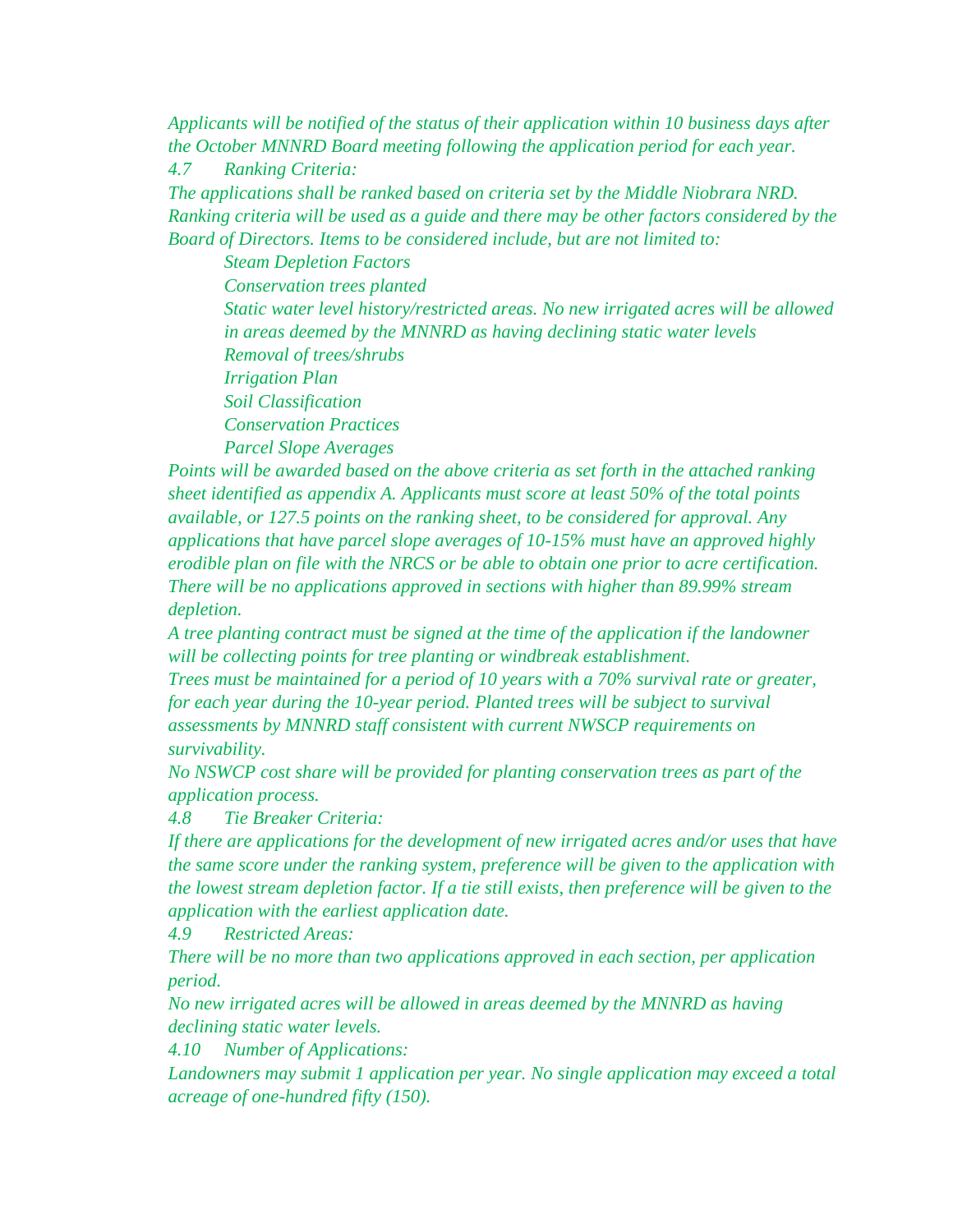### *4.11 Well Completion and Use of Water:*

*If a new well is permitted, proof that the new well has been completed must be submitted to the Middle Niobrara NRD by the last regular business day of October of the year after the notice of the new acres being approved. Proof shall mean a registration number issued by the Nebraska Department of Natural Resources. District staff shall also inspect the site to ensure that the groundwater has been put to beneficial use. The approved acres will be void if the well and irrigation system is not completed before the land is sold.*

*4.12 Reporting and Monitoring:* 

*Installation of a flow meter approved by the Middle Niobrara NRD and yearly reporting of water usage to the District is required as a condition of approval of any application for the development of new groundwater irrigated acres and/or uses. Flow meters, approved by the District, shall be installed and inspected prior to the use of any newly permitted well. Flow meters will be used for the purpose of acquiring water use data to better manage the resource. Annual Spring and Fall static water level measurements taken by the MNNRD, as well as mid-year water quality sampling, will be required. 4.13 Granted Applications – Future Limitations:* 

*All new certified irrigated acres may be subject to future restrictions on water use. Such restrictions can include, but are not limited to: allocations of water, suspension of water use, mandatory conservation measures, and increased metering and monitoring. 4.14 Cancellations of Approved Applications:* 

*Following a hearing as required by law, the Middle Niobrara NRD may cancel or void certified irrigated acres at any time for violation of the District's rules and regulations.*

*4.15 Domestic Gardening:* 

*Domestic gardening is allowed without applying for new certified irrigated acres. Domestic gardening is defined as land being irrigated for producing food for personal use that is less than 2 acres.* 

*4.16 Continued Beneficial Use:* 

*All newly approved certified irrigated acres must receive groundwater for beneficial use two out of every three consecutive years. The failure to make beneficial use of the groundwater in at least two out of every three consecutive years can result in the cancelation/revocation of the certified irrigated acres and decommissioning of the associated well following a hearing.*

### **9. Addition of Regulations relating to Chemigation – Chapter 5:**

### *5.1 Permitting:*

*Chemigation permits must be received in the Middle Niobrara office by 5:00 CST June 1st, or the last regular business day prior to June 1st.*

*An application for a chemigation permit shall be considered received by the District on the date that it is delivered to the office of the District either in person or by mail provided:*

*A. That the application has been properly completed and signed by the permit holder; B. The appropriate fee accompanies the application, as follows:*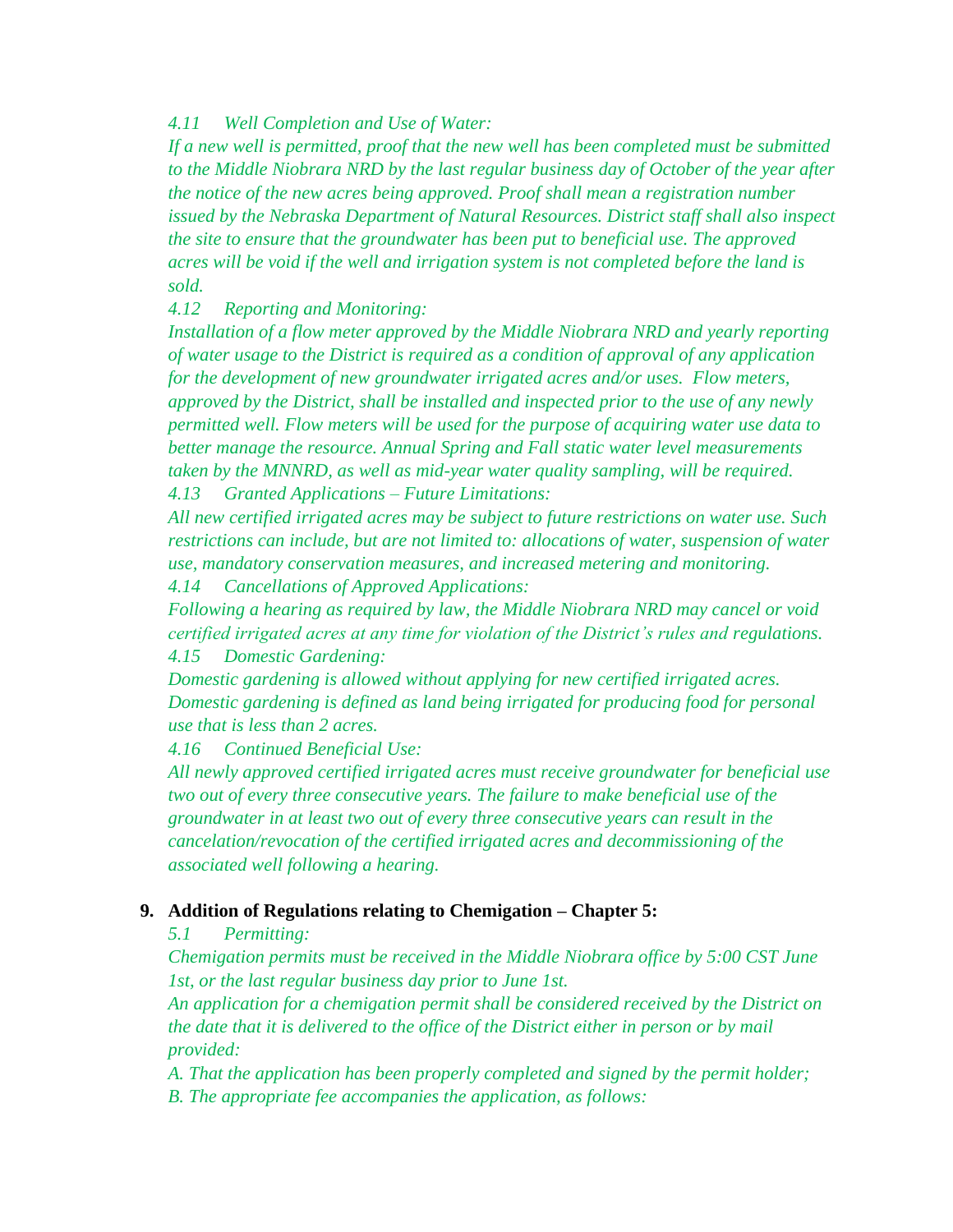*Renewal permit application fee is fifty dollars (\$50), with two dollars (\$2) of this amount paid by the District to the Department of Environment and Energy.*

*New permit application fee is seventy-five dollars (\$75), with five dollars (\$5) of this amount paid by the District to the Department of Environment and Energy.*

*Emergency permit application fee is three-hundred dollars (\$300), with ten dollars (\$10) of this amount paid by the District to the Department of Environment and Energy.*

*If an application is delivered to the District office which does not meet the criteria of this section, the District will promptly return the application to the permit holder for correction. Any application fee received with an incomplete application will also be returned.* 

*Any application received by the District after June 1st will be reviewed by the staff to determine whether the permit will be classified as a new or emergency permit. Any applications received after June 1st will not be considered for renewal status.* 

*New and renewal permits are annual and expire May 31st of the year following the year in which the permit was issued. An emergency permit expires 45 days after it is issued. The application for a permit shall serve as indication that the permit holder is ready for an inspection unless he or she indicates to the contrary.*

*Owners or operators of wells shall allow the District staff to enter upon any land for the following purpose:*

*A. To inspect any chemigation system to ensure proper installation, operation and maintenance to meet the requirements to Title 195.*

*5.2 Inspections:*

*The permit holder or applicator must be present during the inspection. Failure to allow the inspection of a system will result in the revocation of the chemigation permit.* 

*It will be required that the irrigation system be brought up to normal operating pressure and shut down during an inspection.*

*The District will not be responsible for damage done to any portion of the irrigation system during removal and/or reattachment of safety equipment.*

*The compliance inspector will conduct a second inspection of any safety equipment which did not meet the requirements to Title 195 during the first inspection.*

*The District will inspect injection locations, for which renewal permits have been granted, on a scheduled rotating basis. The District will conduct District-wide random inspections of irrigation distribution systems to determine compliance with the Nebraska Chemigation Act.*

*Any person who chemigates without either an applicator's certificate or proper chemigation equipment pursuant to the Chemigation Act shall be subject to one or any combination of the sanctions set forth in Rule 5.3.*

*Anyone aggrieved by actions taken by the District or its representatives, based on these rules and regulations, may request a hearing before the Board of Directors of the District, in accordance with Rule 2.6 of these rules and regulations.*

*A request for a hearing shall not deny or delay the District's right to carrying out the powers granted to it in the Nebraska Chemigation Act or Title*